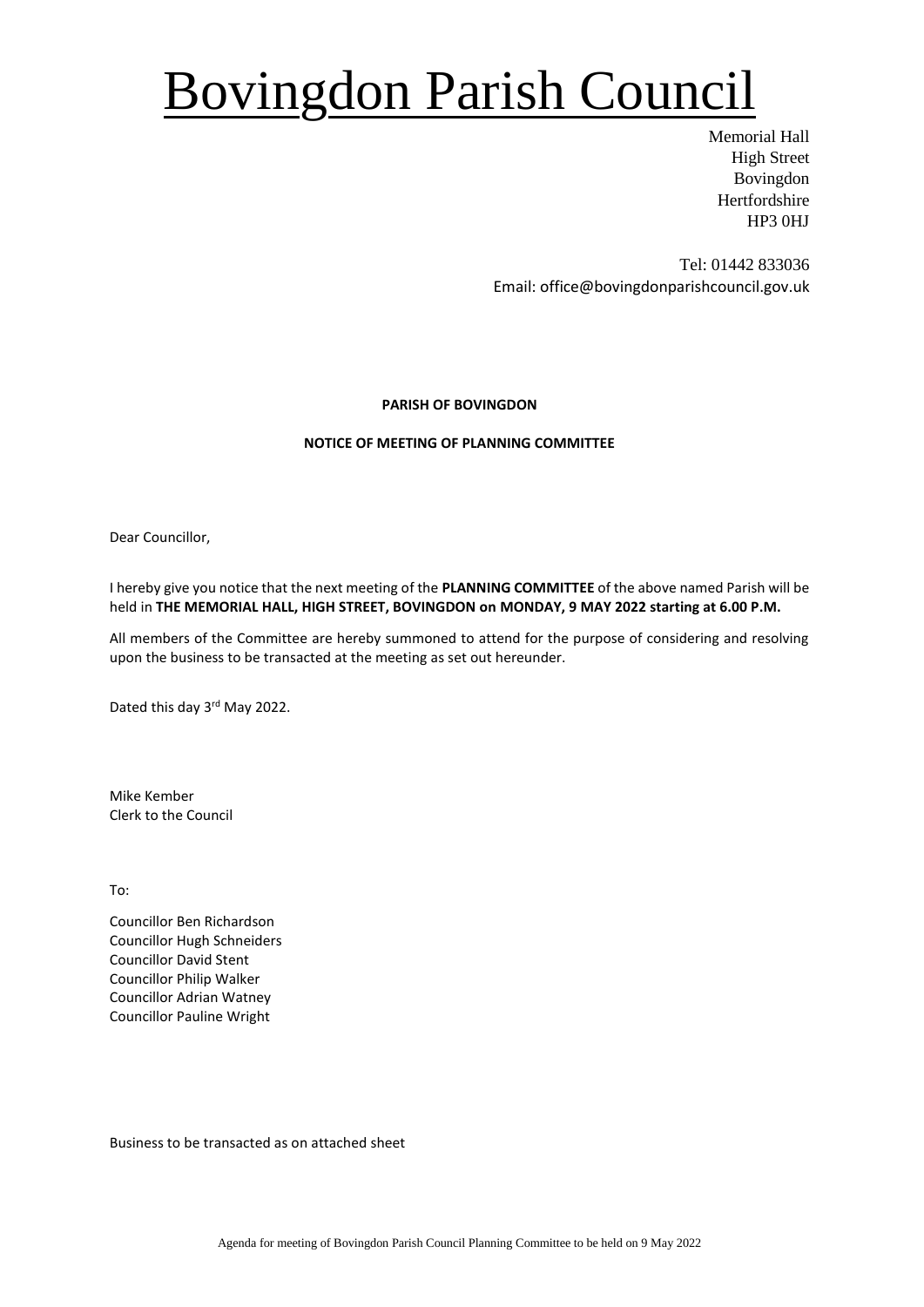# Bovingdon Parish Council

Memorial Hall High Street Bovingdon **Hertfordshire** HP3 0HJ

Tel: 01442 833036 Email: office@bovingdonparishcouncil.gov.uk

### **TO ALL MEMBERS OF THE PLANNING COMMITTEE**

You are hereby summoned to the Meeting of the Planning Committee to be held in The Memorial Hall, High Street, Bovingdon on Monday, 9 May 2022 starting at 6.00 p.m. to transact the business set out in the attached agenda:

### **AGENDA**

- 1. Apologies for Absence
- 2. Declaration of Interests linked to any of the items
- 3. Minutes of the Planning Committee meeting held on 19 April 2022
- 4. Matters arising from the Minutes of the Planning Committee meeting held on 19 April 2022
- 5. To consider the Parish Council's response to the following Planning Applications:
	- 5.1 22/01137/FHA Mauldens, Venus Hill Internal and external alterations and repairs to house and barns. Conversion and extension of the barn attached to the house. The conversion of a barn as ancillary accommodation to include an annex. Two small extensions to rear of the house. New garage building and associated alterations to driveway to provide parking area. New Greenhouse in garden. New tennis court in garden
	- 5.2 22/01138/LBC Mauldens, Venus Hill Internal and external alterations and repairs to house and barns. Conversion and extension of the barn attached to the house. The conversion of a barn as ancillary accommodation to include an annex. Two small extensions to rear of the house. New garage building and associated alterations to driveway to provide parking area. New Greenhouse in garden. New tennis court in garden
	- 5.3 22/01250/FHA Holbrook, Long Lane Demolition of existing stable building and construction of new stable/storage building
	- 5.4 22/01264/LDP Meadow Farm, Shantock Lane Single storey side extensions and rear extension
	- 5.5 22/01287/FHA Bovingdon Grange, Bovingdon Green First floor side extension
	- 5.6 22/01315/FUL 6 Hyde Meadows Demolition of side extension and garage. Proposed new 3 bed dwelling and part single and double storey rear extension to existing dwelling. New access to highway
	- 5.7 22/01235/DRC Maple Farm, Shantock Lane Details as required by condition 3 (materials) attached to planning permission 21/00054/FUL (Conversion of building 1 to form a single dwelling, conversion of building 2 to form a terrace of 4 dwellings, demolition of other buildings, laying out of car parking and access, installation of services including package treatment works, provision of new landscape planting.)
- 6. To note the outcome of planning applications considered by Dacorum Borough Council:
	- 6.1 22/00523/LBC Westbrook Hay School, London Road Works to repair and strengthen listed wall – GRANTED
	- 6.2 22/00637/LDP Bovingdon Grange, Bovingdon Green First floor side extension to house domestic access lift to first floor – APPLICATION WITHDRAWN (BPC Support)
	- 6.3 22/00554/FUL 6 Hyde Meadows Demolition of side extension and garage. Proposed new 3 bed dwelling – APPLICATION WITHDRAWN (BPC Object)